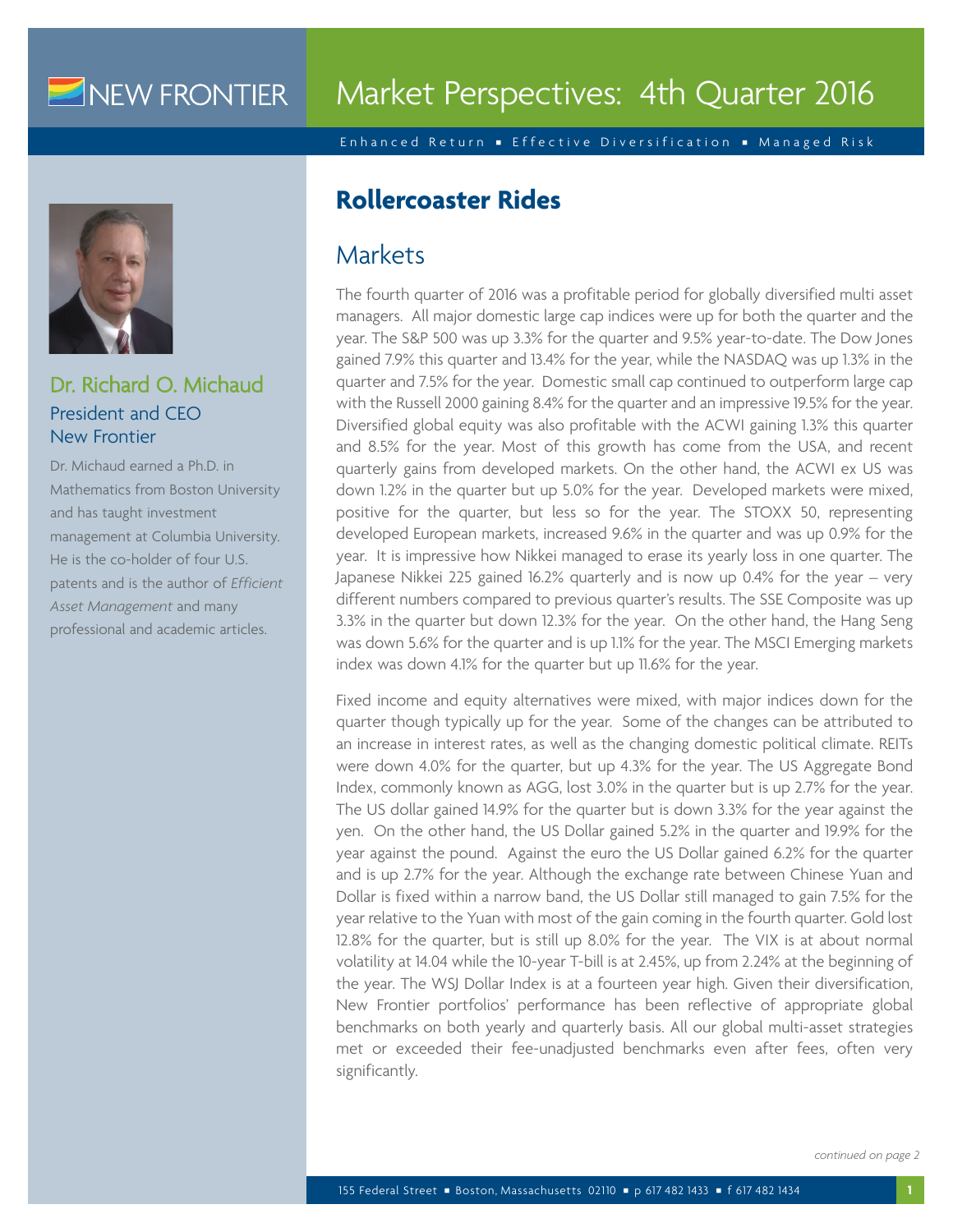#### Enhanced Return Effective Diversification Managed Risk

### About New Frontier

New Frontier is a Boston-based institutional research and investment advisory firm specializing in the development and application of state-of-the-art investment technology. Founded in 1998 by the inventors of the world's first broad spectrum, patented, provably effective portfolio optimization process, the firm continues to pioneer new developments in asset allocation and portfolio selection. Based on practical investment theory, New Frontier's services help institutional investors across the globe to select and maintain more effective portfolios.

More information is available at www.newfrontieradvisors.com

### **Perspectives**

The year began with a sharp plunge in the Chinese Shanghai index, with circuit breakers shutting down trading after thirty minutes of the open during the first week of 2016. The trading halt resumed after China's central bank injected \$22B in the short term market. China struggled to control a falling renminbi with an economy burdened with debt and immature financial institutions. By the end of January, the Shanghai Composite was down 25%. Global market contagion resulted in severe downturns in most major equity market and commodity indices at the beginning of the year. Nymex crude prices fell below \$30 a barrel in January and reached bottom in the mid-20s for the year in February. Fear pervaded global capital markets for much of the first half of the year. In response, Gold rose sharply until early summer. Negative long-term government bond interest rates in the eurozone and Japan raised doubts on the effectiveness of monetary policy in their economies. The Fed had raised short-term rates in December anticipating two to three additional interest rate increases in 2016. However, the sense of sustainable global economic growth and stable domestic capital markets evaporated and further rate normalization in 2017 is unlikely.

While global economic concerns began to abate in the second half of 2016, there were more shocks to come. The Brexit vote in June instantly devalued the UK economy, with the pound declining by 25%, and the future of London as a world center of finance and the viability of the eurozone experiment questioned. In November, Donald Trump was elected U.S. President defying consensus forecasts and requiring major political and economic resets globally.

Perhaps the most shocking surprise of 2016 was that, by the end of the year, many capital markets indices had shrugged off political and economic turmoil and were either in positive or neutral territory. Japan equities managed to wipe out a 20% decline and post a small gain for 2016. Beginning roughly early February, there was little deviation from a long gradual rise in US equity indices. The Dow gained 8% since the election, the biggest surge following any US presidential election. US investor sentiment on the economic recovery changed quickly once election uncertainty cognitive dissonance was resolved.

The year saw the end of the long-term bull market in bonds. Bonds experienced large returns in the first half year and give backs in the second. In the UK, the October real yield on 2068 gilts dropped to negative 1.95%, a 68% gain up until that point. Even with that reversal, the gilt is still worth 50% more than a year ago. US ten year treasuries reached an astonishingly low yield of 1.36% in the summer. Though positive for the year, gold declined steadily from a peak of 1350 in June.

The strength of the dollar has been a major factor in global markets and particularly on dollar peg currency economies such as China and Hong Kong. The day after the Fed announced a rate rise in December 2015, the Chinese 10 year government bond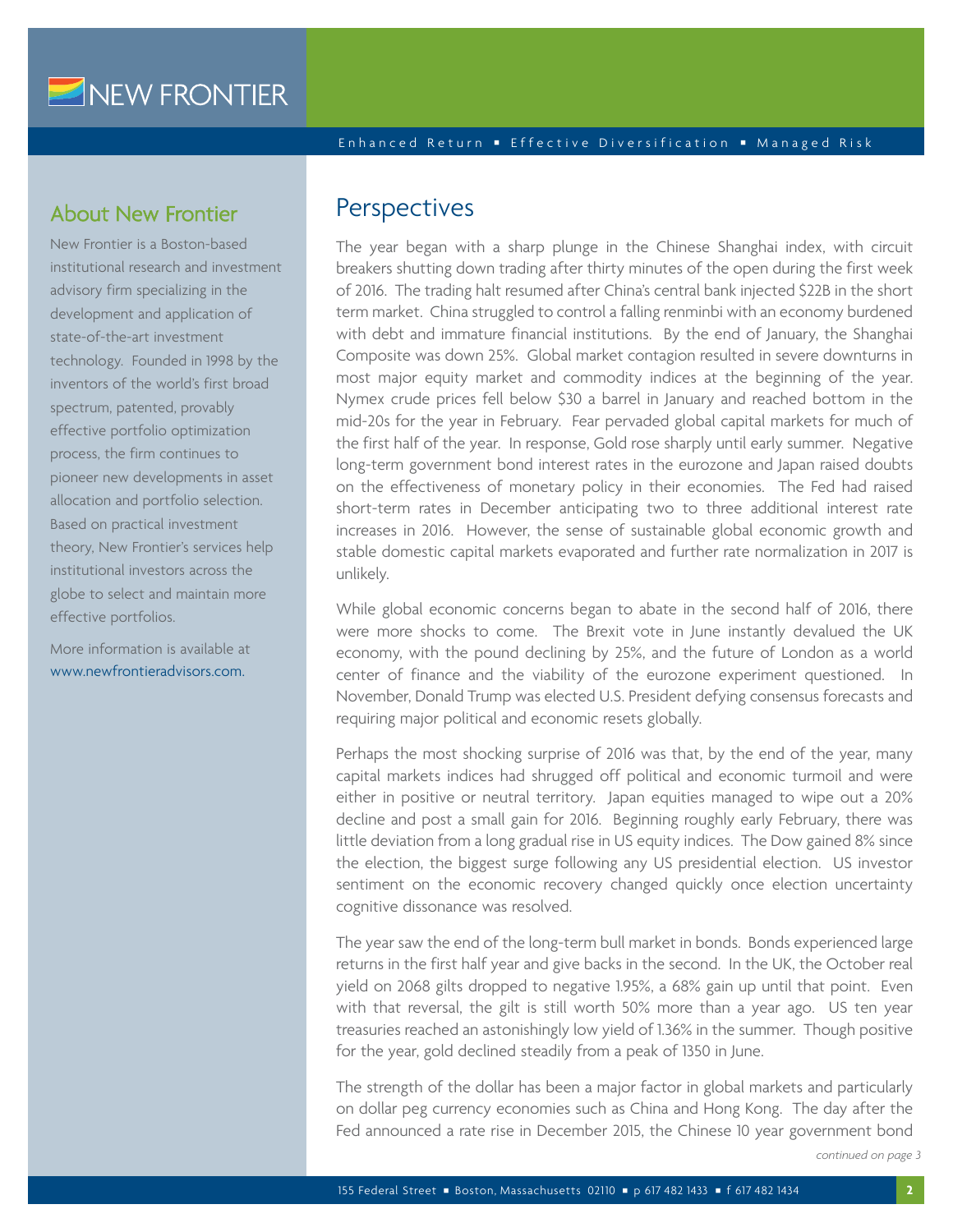### New Frontier Portfolios

New Frontier develops and manages a broad range of ETF asset allocation portfolios for advisors and their clients, and currently oversees nearly \$2 billion in global ETF asset allocation portfolios.

#### Enhanced Return Effective Diversification Managed Risk

rate hit a 16 month high of 3.4%. China, the second largest economy, relies on a rickety financial system mired in debt, with reports of slowing growth, capital flight, and concerns of asset bubbles. State run banks are the main source of capital. Defending the renminbi has become very costly. As a consequence of dollar reserve spending, Japan, not China, is now the largest US creditor.

While negative yield investing doubled from 5.6T dollars at the start of the year to a peak of 13.3T dollars, it remains roughly 10T in total. German yields are still negative out to 2024. Negative rates are uncharted waters for modern monetary macroeconomic theory, a kind of black hole for economics. The impact of unforecastable global economic or political stresses is largely unknown and unknowable. It is one of the many issues that bond investors must parse in the new year.

The Fed is in the process of normalizing bond yields. This will limit the economic disequilibrium and capital misallocation that are the natural consequences of quantitative easing (QE) policies and of the social dysfunction resulting by widening the gap between haves and have nots. The process of yield normalization may have minimal impact on the stock/bond return premium if the economy continues to grow. Fixed income markets may reflect historically low rates for extended periods into the future. It is worth noting that treasuries recently rallied after a six week selloff. The 10 year yield, currently at 2.5%, may represent a level where selling treasuries and buying US equities are in a local equilibrium range for the near term.

# Look Ahead

The year 2016 teaches a valuable, though familiar, lesson for serious investors. Avoid business media hype: don't mix trading with politics. The two major political upsets – Brexit and the Trump victory – had arguably little effect on underlying capital market trends, beyond the direct consequences for the UK economy. Those who called the politics right may often have lost money. No major flight to safety resulted. Bearish bets were often overdone with significant losses in some cases. What mattered most were long term trends in economic recovery and dovish central bank policies.

China remains an economy and society in major transition. How China can manage its twin objectives of rooting out corruption while instituting economic reform matters greatly to global economic growth. The challenges are many including crony capitalism, immature financial institutions, unsophisticated investors, and a weakening currency.

With the Fed raising rates in December, only the second time in ten years, policy continues to be accommodative. With employment at a natural rate, guidance is for gradual increases. But campaign economic policies pose a serious dilemma. Fiscal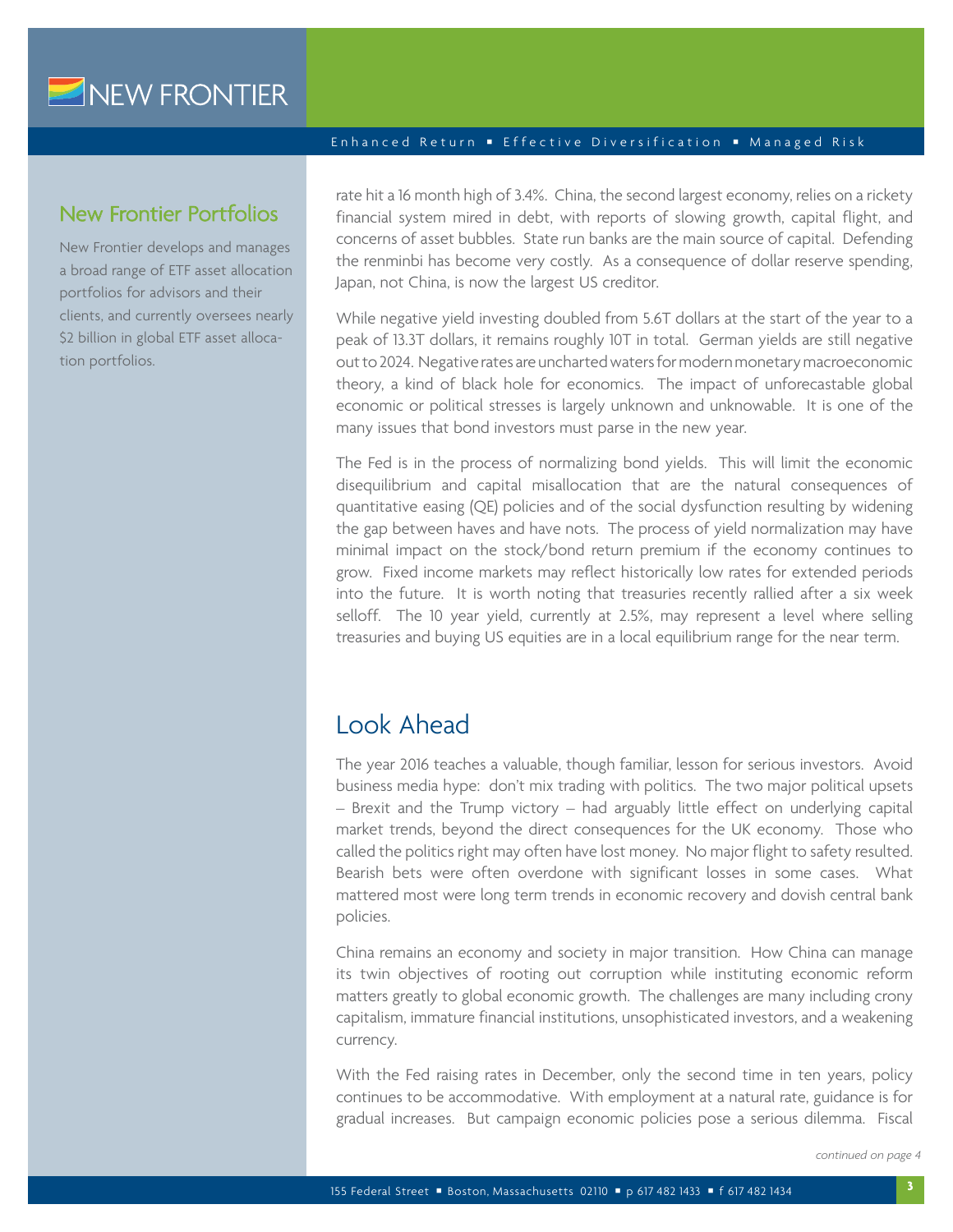### New Frontier Portfolios

New Frontier develops and manages a broad range of ETF asset allocation portfolios for advisors and their clients, and currently oversees nearly \$2 billion in global ETF asset allocation portfolios.

#### Enhanced Return Effective Diversification Managed Risk

stimulus in a full employment economy and inflation close to target may necessitate a faster pace of interest rate increases in order to get ahead of a possibly overheating economy.

Investors need to calibrate the impact of Trump economic and political proposals on capital markets. Immigration policy could limit the supply of labor, trade policy could ignite a trade war with China and Mexico, and fiscal stimulus could further drive an expensive dollar, increase US debt, and tilt the US into recession within a year or two. Interventions in disputes in the Middle East have many ways to backfire. While some Trump proposals, including lowering corporate taxes, eliminating interest expense deductions, and even Russian rapprochement may have bipartisan support, nevertheless hacking issues need to be addressed and others such as a destination tax remain very controversial.

No administration completely controls an economic and political agenda. There are major political divisions in the U.S. Congress and abroad. There are serious political policy divisions even within the President's own party. Eight years of QE later, the U.S. economy still has weaknesses. Productivity gains, labor force participation, income inequality, and economic sustainability remain challenges. Fiscal sugar highs will not provide sustainable growth. But implications of the new administration's policies are, at this point in time, highly speculative. Presidential responsibility may foster significant reconsiderations. Wariness may be indicated but, as the new year begins, simply wait and see may be the order of the day. Note that the VIX, which has been a valuable "fear" index for capital markets, has been at historic lows. It is generally indicative that the cost of stock-market protection, at the beginning of the New Year, has fallen significantly. Is the market complacent or is everyone simply on standby mode?

### Some Long-Term Issues

A substantial case can be made that index-fund ETFs are the most successful financial innovation of the last twenty-five years. However, widely revered thought leaders have recently raised important critiques of ETFs. ETFs are said to encourage excessive trading, may have complex and illiquid structures, can be costly, and are far too varied for most investment purposes. But are these issues limitations of ETFs per se or of how they are managed and sold? Excessive trading is not an inherent fault of ETFs. While some ETFs are complex, illiquid, risky, and costly, many are not. The wide spectrum of available ETFs is an artifact of marketing imperatives and has nothing to do with the characteristics of the investment class.

New Frontier has been a world pioneer in multi-asset ETF portfolio management for more than twelve years, with one of the longest track records in the investment community globally. New Frontier is well aware of the investment limitations of many ETFs. We invest only in U.S. based highly liquid generally low cost index-fund ETFs.